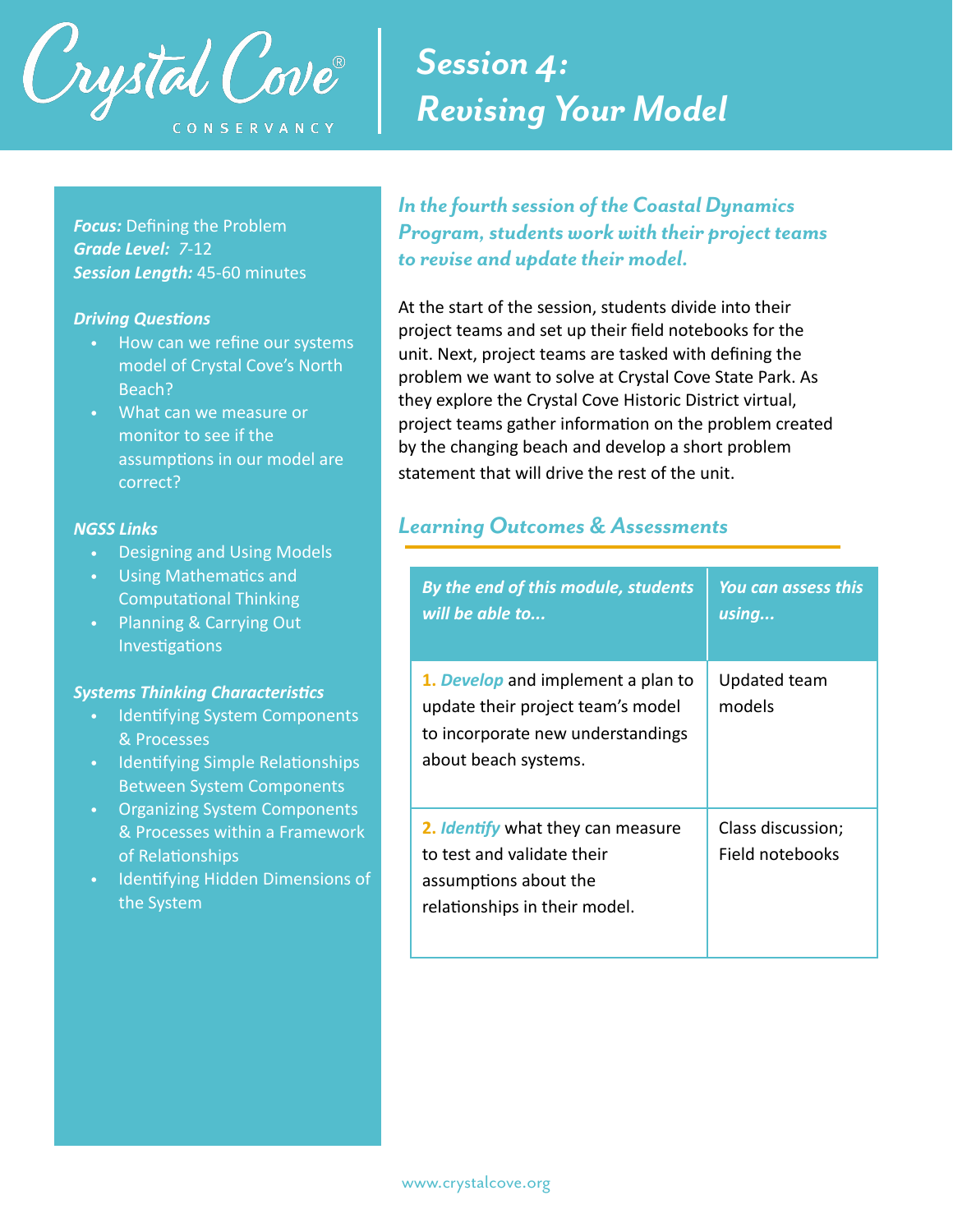

Session 4: Revising Your Model 37

## *Session Overview*

| <b>Section</b> | <b>Description</b>                                                                                                                                                                                                                                                                                        | Length                             | <b>Format</b>                  |
|----------------|-----------------------------------------------------------------------------------------------------------------------------------------------------------------------------------------------------------------------------------------------------------------------------------------------------------|------------------------------------|--------------------------------|
| Launch         | Students watch a short video that introduces<br>the topic of the day: revising their model to<br>incorporate the ideas from their research.                                                                                                                                                               | 5 minutes                          | Whole class                    |
| Explore        | Project teams use what they've learned<br>during Session 3 to revise their model of the<br>environmental system at Crystal Cove's North<br>Beach.<br>Optionally, students then use their models to<br>identify what they can measure over time to<br>test and validate the assumptions in their<br>model. | $20 - 30$<br>minutes<br>10 minutes | Project teams<br>Project teams |
|                |                                                                                                                                                                                                                                                                                                           |                                    |                                |
| <b>Share</b>   | Students share how they have updated their<br>model and discuss their ideas for real-world<br>monitoring.                                                                                                                                                                                                 | 5-10 minutes                       | Whole class                    |
| <b>Reflect</b> | Students reflect on their experience during<br>Session 4.                                                                                                                                                                                                                                                 | 5 minutes                          | Individual                     |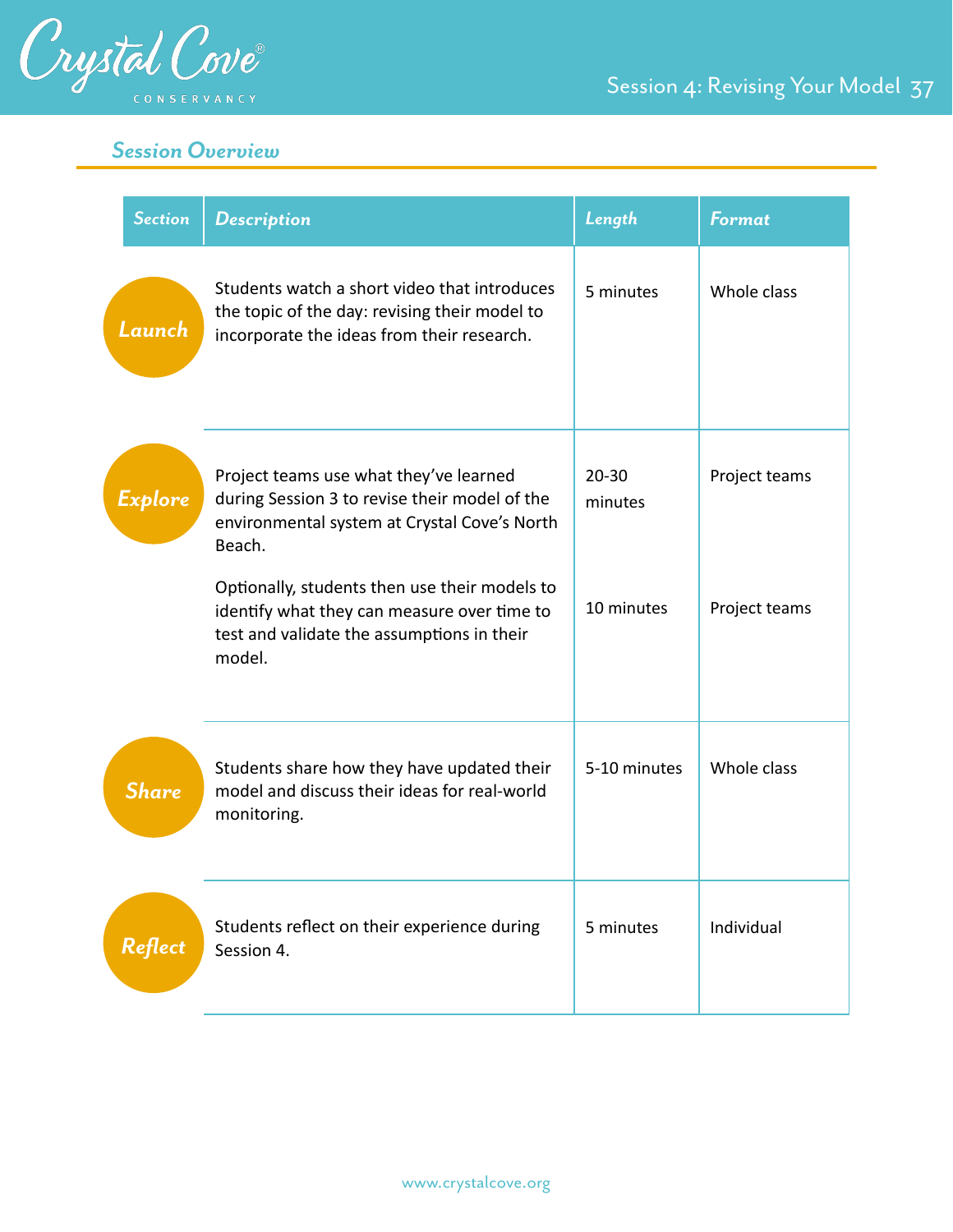

## *The Environmental Engineering Process: Refining the Model*

In Session 4, students complete the last iterative step involved in developing a model: using what they've learned during their background investigations to revise and refine their initial model.

This step offers the first real chance for students to practice metacognition: thinking about how their own thinking has changed. By going through the process of looking back at their initial questions, sharing what they've learned, and assessing how their understanding has changed, students will become more aware of their own thought processes. It is helpful to intentionally scaffold this act, so that students pay careful attention to how their understanding of the environmental system is changing over time.

This step in the process may be longer or shorter depending on how many background investigations that your class has participated in. If you have only participated in one or two short investigations, then it may take student project teams only 10 or 15 minutes to update and make changes to their model. That is okay! It is still helpful to go through the process and make updates to the model, even if those updates are minor.

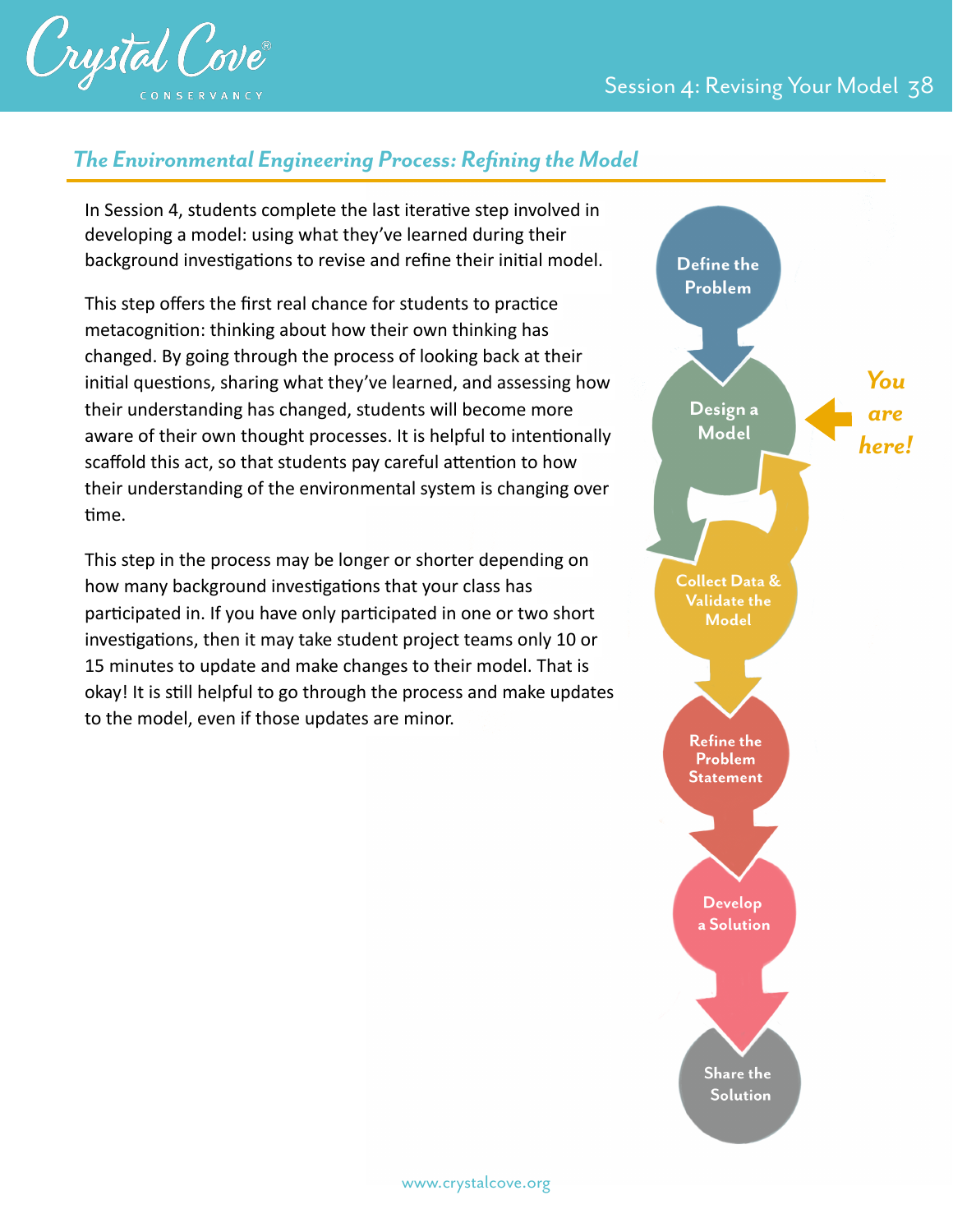

## *Virtual Materials*

- Session 4 Google Slides Presentation: http://bit.ly/37ub7uF
- Session 4 Field Notebook Template (optional): *http://bit.ly/2NITTT9*

## *Each student will need…*

- A device with internet access (a computer, smartphone, or tablet will all work!)
- Field notebook and pencil
- Access to models from Session 2

## *Before You Start Teaching*

• Copy over the *Session 4 Slideshow* to your own Google Drive account. Test to make sure that the videos work. (If not, you may have to check the permissions on the Crystal Cove Conservancy Youtube Account.)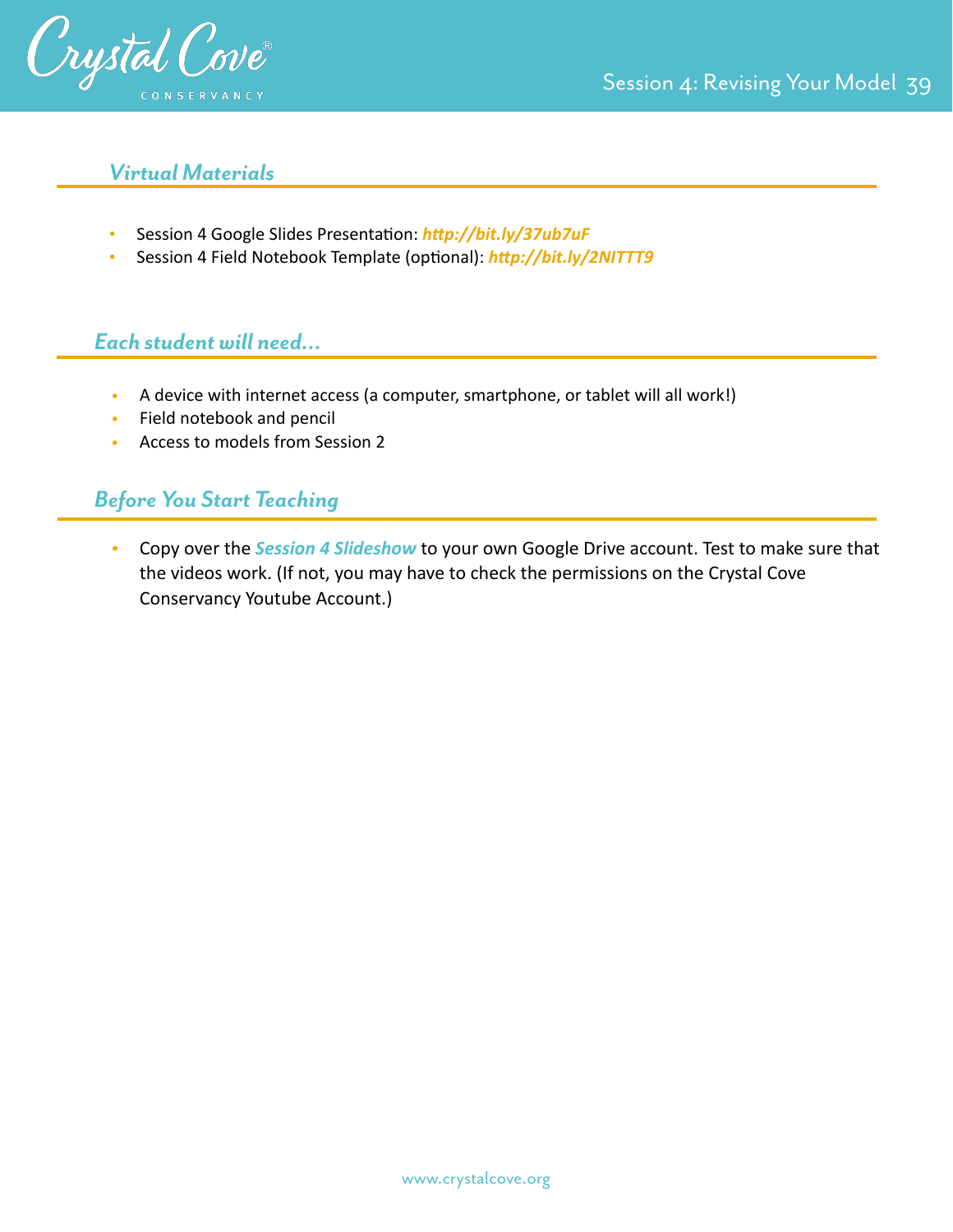

## *Learning Sequence*

## *Launch*

#### **Getting Started (10 minutes)**

**1.** Open the *Session 4 Slideshow* and play the video on *Slide 2* for your class. In this video, Erick briefly introduces Session 4. Now that students have learned more about the science involved in their model and answered their own questions, they will get an opportunity to revise their model to incorporate their refined knowledge.

**2.** After watching the video, move on to *Slide 3*, where you will find a graphic of the environmental engineering process with a marker pointing at Design a Model. Tell students that today they are returning back to the Design a Model step within the environmental engineering process to incorporate the ideas that they have learned and refine their model about what might affect the amount of sand on Crystal Cove's North Beach.

**3.** Once you have informed students that they will revisit their model from Session 2, advance to *Slide 4* to give students an overview of what they are going to do and learn during Session 4.



## *Part 1: Revising Your Model (20-30 minutes)*

**1.** Advance to *Slide 5* and play the video. Here, Erick challenges the project teams to identify the changes that they want to make within their model.

**2.** Once the video is done, advance to *Slide 6* and reiterate the task for students: They should start by looking back at their original questions from their model. Next, they will share their Diving Deeper charts from Session 3 with their project team members. They will plan out how to revise their model (which may involve help from provided sentence starters). Finally, once they come up with a plan, they can proceed and make the changes.

**3.** Break students into their project teams so that they can discuss how they would incorporate their newfound knowledge from the questions they investigated back into their model.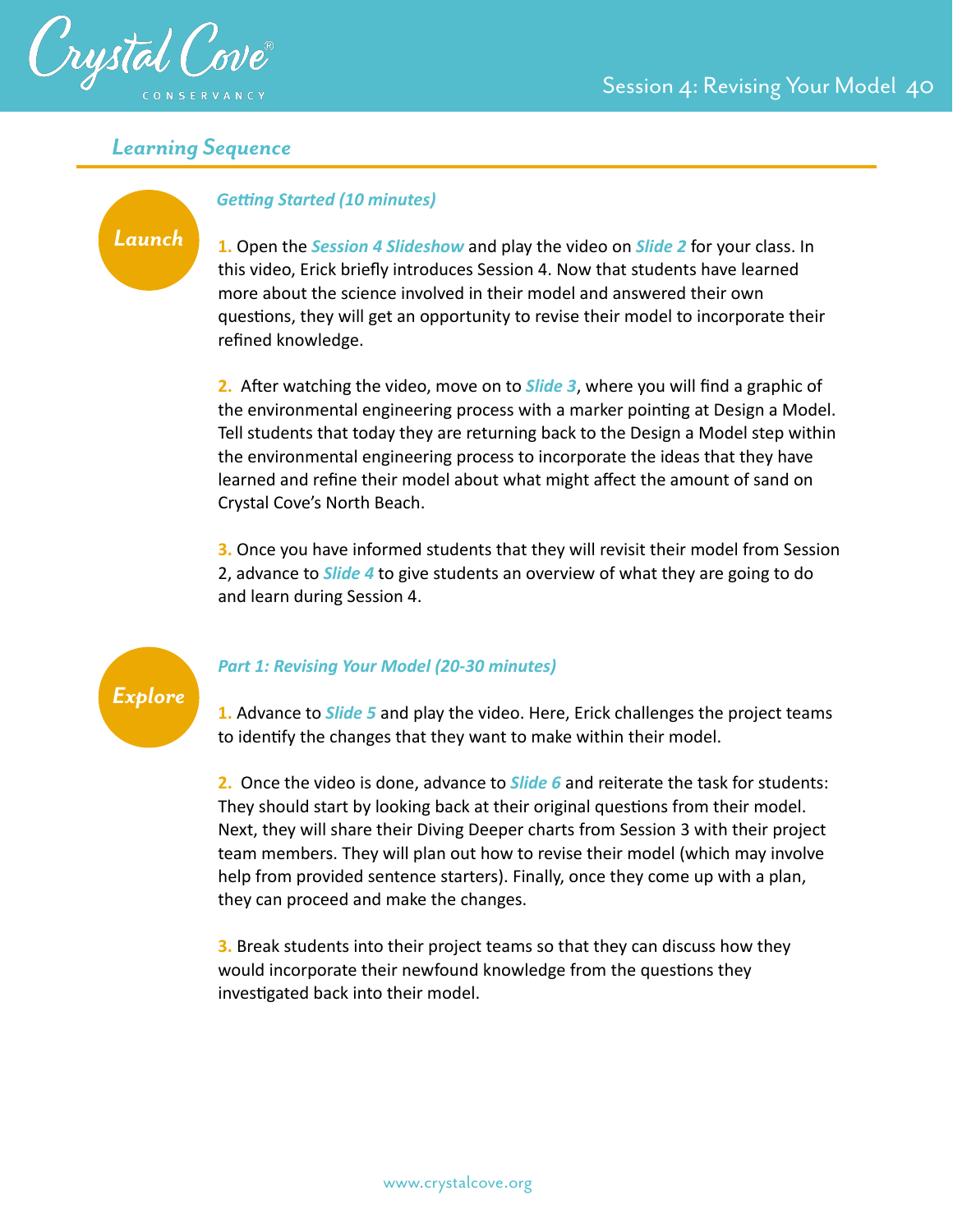

Move on to *Slide 7*, which gives some example sentence starters that students can use to plan their updates. Encourage students to record their plan in their field notebooks so that they have an example of how their thinking has changed over time.

**4.** Give students ten minutes to talk and develop a plan. After they have identified the changes they want to make, move on to *Slide 8* and give them additional time to revise their model to incorporate those changes.

## **Part 2: Testing & Validating Our Models (optional) (10 minutes)**

**1.** If there is time after students have made changes to their system models, move on to *Slide 9* and play the video for students. There, Erick introduces their next task, which is to identify what factors they might be able to measure or monitor in order to test whether the assumptions that they've included in their model are accurate.

**2.** After you've played the video, move on to *Slide 10* and reiterate their task: project teams will need to review their model to identify what we can measure in the real world to see if the assumptions in their model are correct.

As a discussion starter, ask the project teams to respond to two questions and record their thinking in their notebook:

- What relationships between two factors could you examine in the real world to see if the ideas in your model are accurate?
- What sort of data could you measure to see if your assumption about each of those relationships are correct?

**3.** Ask students to break back into their project teams. Give them 5-7 minutes to review their models and think about what they might measure or monitor to test the assumptions in their model.

As they're thinking, encourage students to think about how we might realistically measure or monitor those factors in the real world. For instance, although it would be helpful to monitor the amount of sand sitting offshore, that information would be really difficult to acquire. It would be easier to monitor something like the volume of sand on the beach or the average velocity of ocean waves.